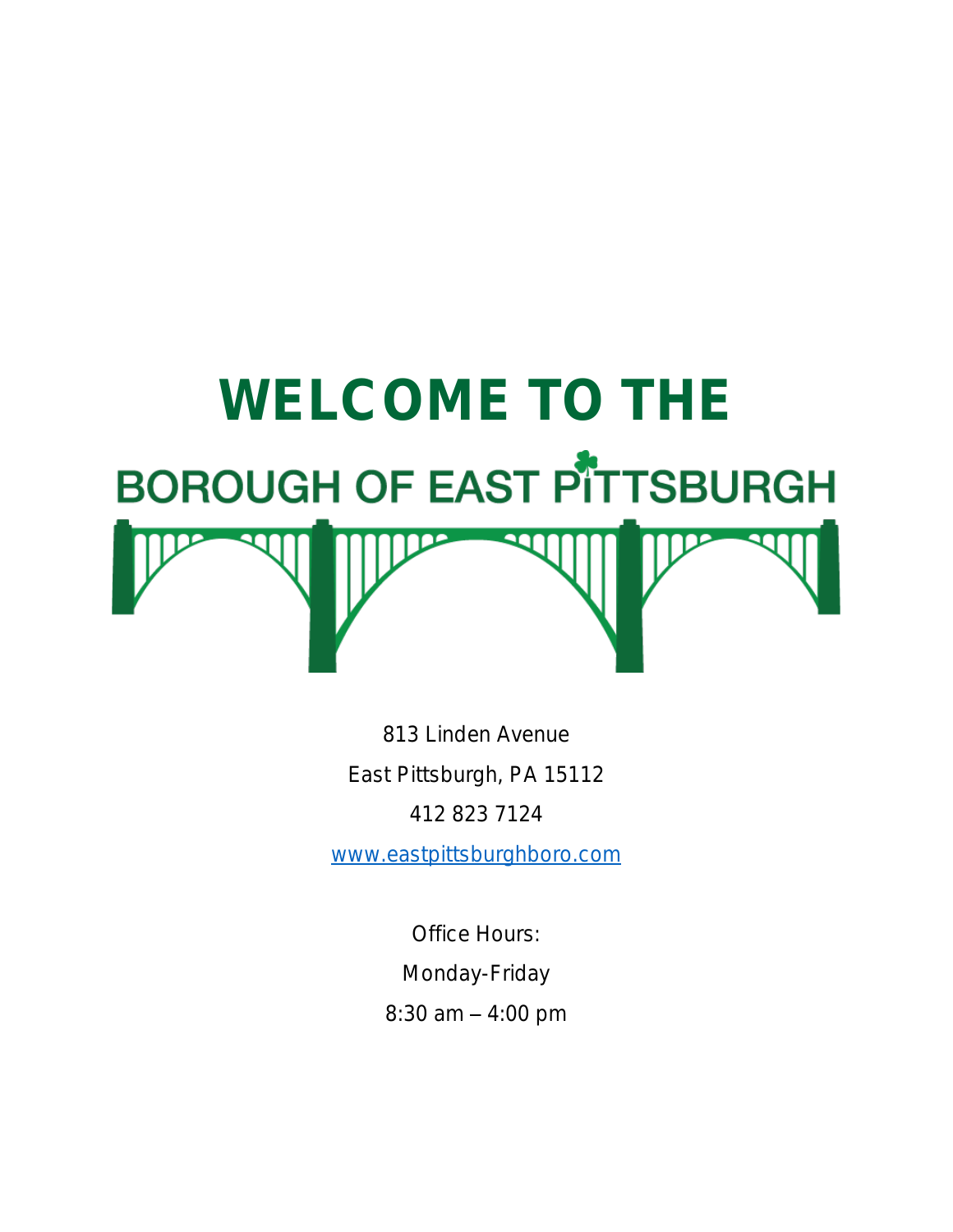# East Pittsburgh Borough Administrative Contacts

**Office** 813 Linden Avenue East Pittsburgh, PA 15112

Telephone: 412 823 7124 Fax: 412 825 3299 [www.eastpittsburghboro.com](http://www.eastpittsburghboro.com/)

Borough Manager Seth Abrams Ext. 101 [epabrams@eastpittsburghboro.com](mailto:epabrams@eastpittsburghboro.com)

Borough Secretary/Delinquent Borough Tax Collector Denise Hartford Ext 104 [Secretary2@eastpittsburghboro.com](mailto:Secretary2@eastpittsburghboro.com)

Code Enforcement/Zoning Officer/Fire Marshal David Miller Ext 103 412 823 5473 [firemarshal@eastpittsburghboro.com](mailto:firemarshal@eastpittsburghboro.com)

> Public Works Russ Yocca, Supervisor

> > **Solicitor** Nick Evashavik Evashavik Law

Engineer Dave Gilliland Glenn Engineering

Tax Collector Patrick Geric 412 823 3155 [taxcollector@easpittsburghboro.com](mailto:taxcollector@easpittsburghboro.com)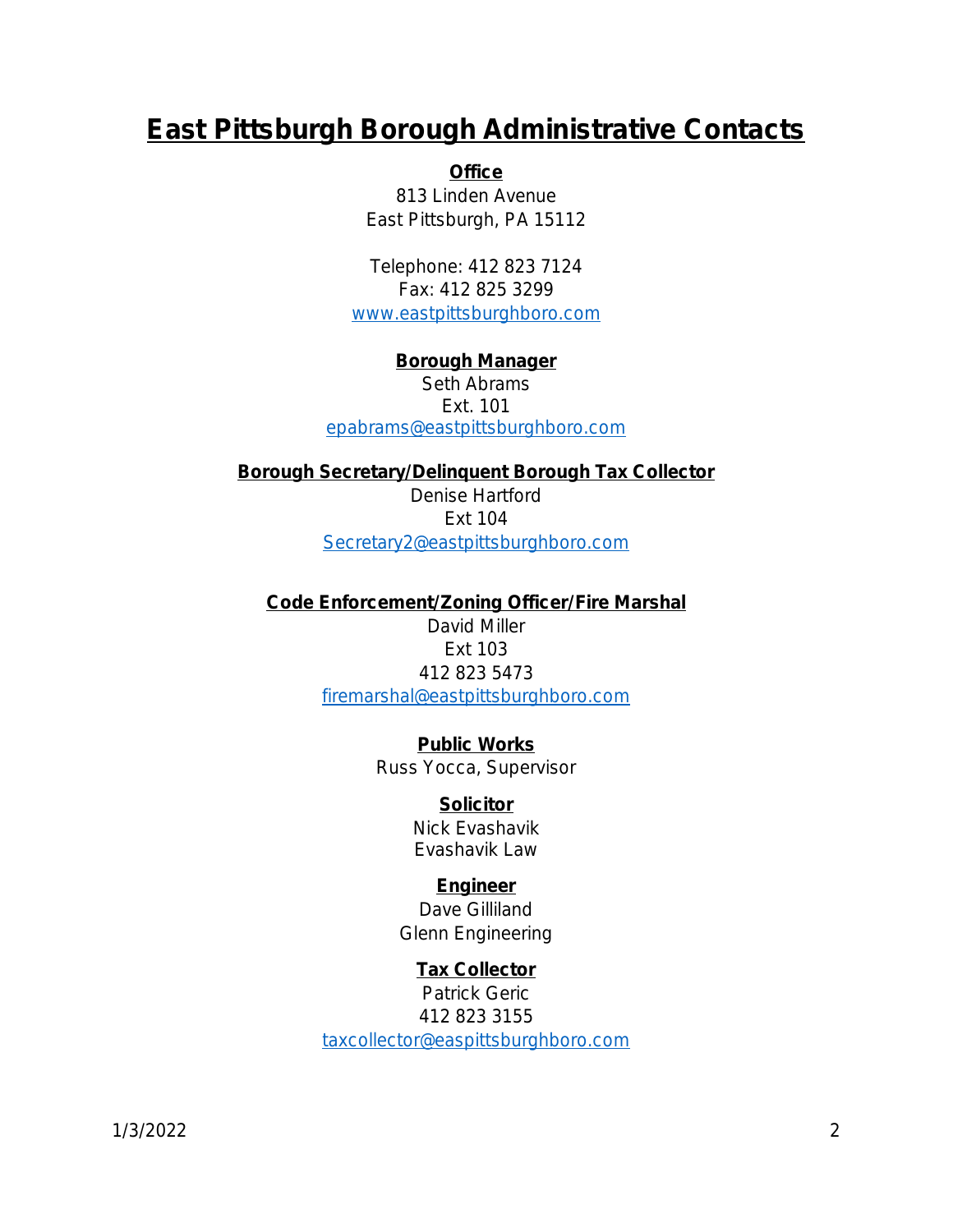### Mayor and Borough Council

Council Meetings Agenda Setting meetings occur on the 2nd Tuesday of each month at 6:00 pm. Regular Council meetings occur on the 3rd Tuesday of each month at 7:00 pm.

> Markus Adams, Mayor Elected through 2025 [mayor@eastpittsburghboro.com](mailto:mayor@eastpittsburghboro.com)

Mary Carol Kennedy, President 2<sup>nd</sup> Ward, Elected through 2025 [epkennedy@eastpittsburghboro.com](mailto:epkennedy@eastpittsburghboro.com)

Jonathan Reyes, Vice President At-Large, Elected through 2023 [epjreyes@eastpittsburghboro.com](mailto:epjreyes@eastpittsburghboro.com)

Earnest Frazier At-Large, Elected through 2023 [epfrazier@eastpittsburghboro.com](mailto:epfrazier@eastpittsburghboro.com)

Chad Nicholson 1st Ward, Elected through 2025 [epnicholson@eastpittsburghboro.com](mailto:epnicholson@eastpittsburghboro.com)

Mark Petri 3 rd Ward, Elected through 2025 [eppetri@eastpittsburghboro.com](mailto:eppetri@eastpittsburghboro.com)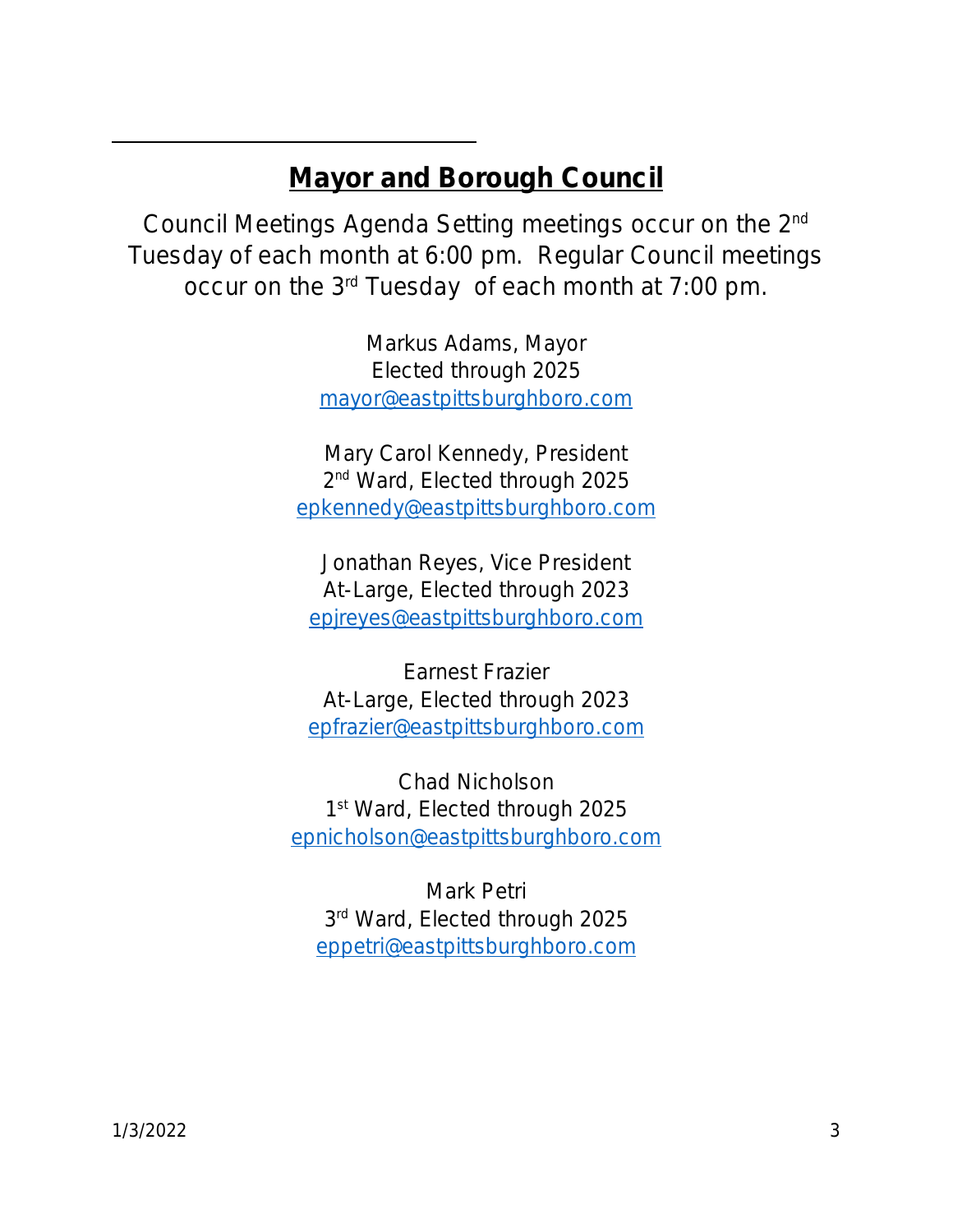# Public Safety

### **Police**

Pennsylvania State Police Non-emergency 412 299 1607

Emergency Calls: 911

Volunteer Fire Department River's Edge Fire Company CJ Kaminsky, Chief 1100 Braddock Ave 412 271 4806

Emergency Calls: 911

Emergency Management Coordinator David Miller 412 823 5473 [firemarshal@eastpittsburghboro.com](mailto:firemarshal@eastpittsburghboro.com)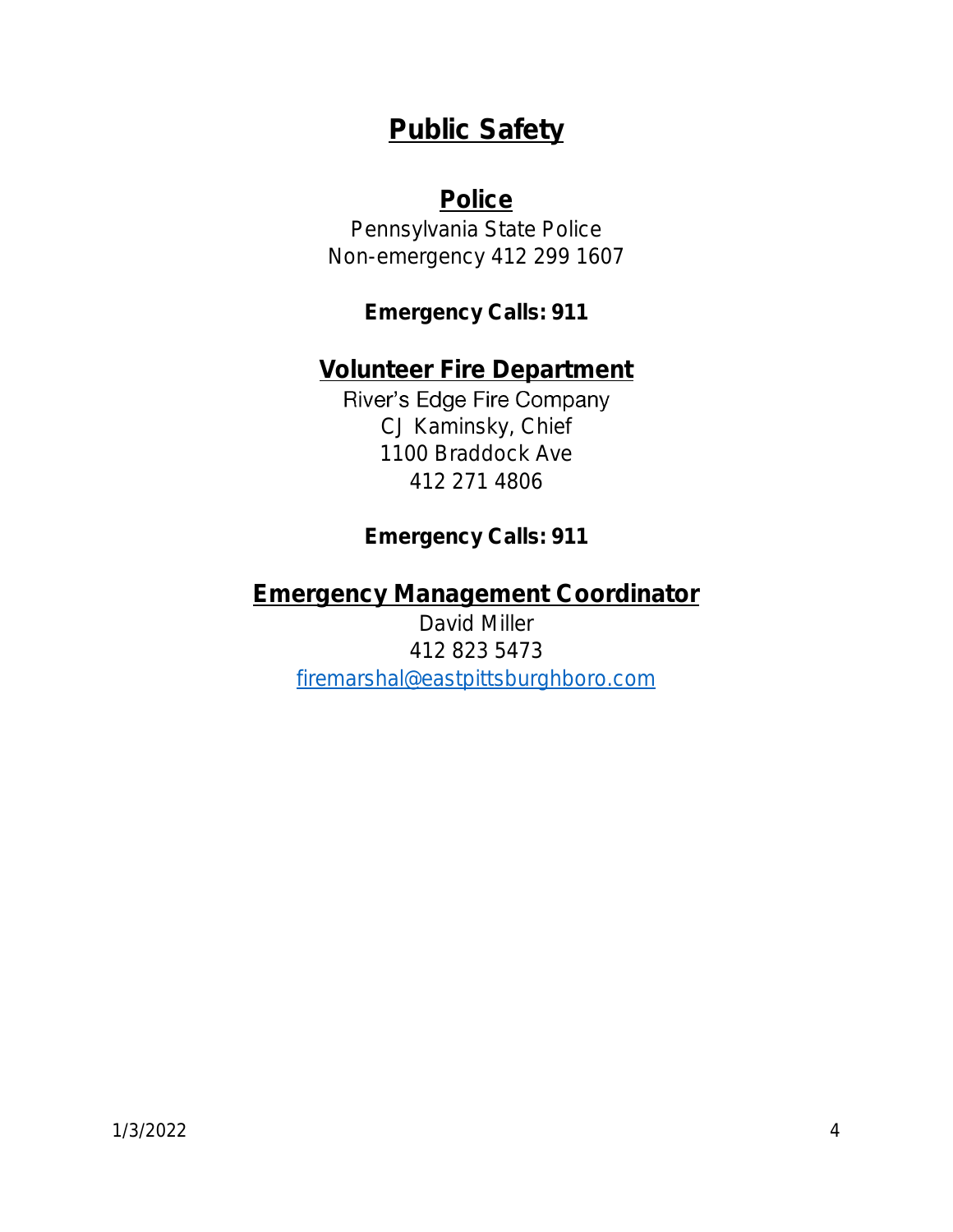### Utilities/Services

**Electricity** Duquesne Light 412 393 7100

[www.duquesnelight.com](http://www.duquesnelight.com/) To report an outage: 412 393 7000

> Gas People's Gas 1 800 764 0111

www.peoples-gas.com To report a gas emergency: 1 800 400 4271

**Water** Wilkinsburg-Penn Joint Water Authority 412 243 6200 [www.wpjwa.com](http://www.wpjwa.com/)

> Trash/Waste Service Republic Services 724 887 9400 [www.republicservices.com](http://www.republicservices.com/)

Cable/Internet Providers Comcast Verizon Fios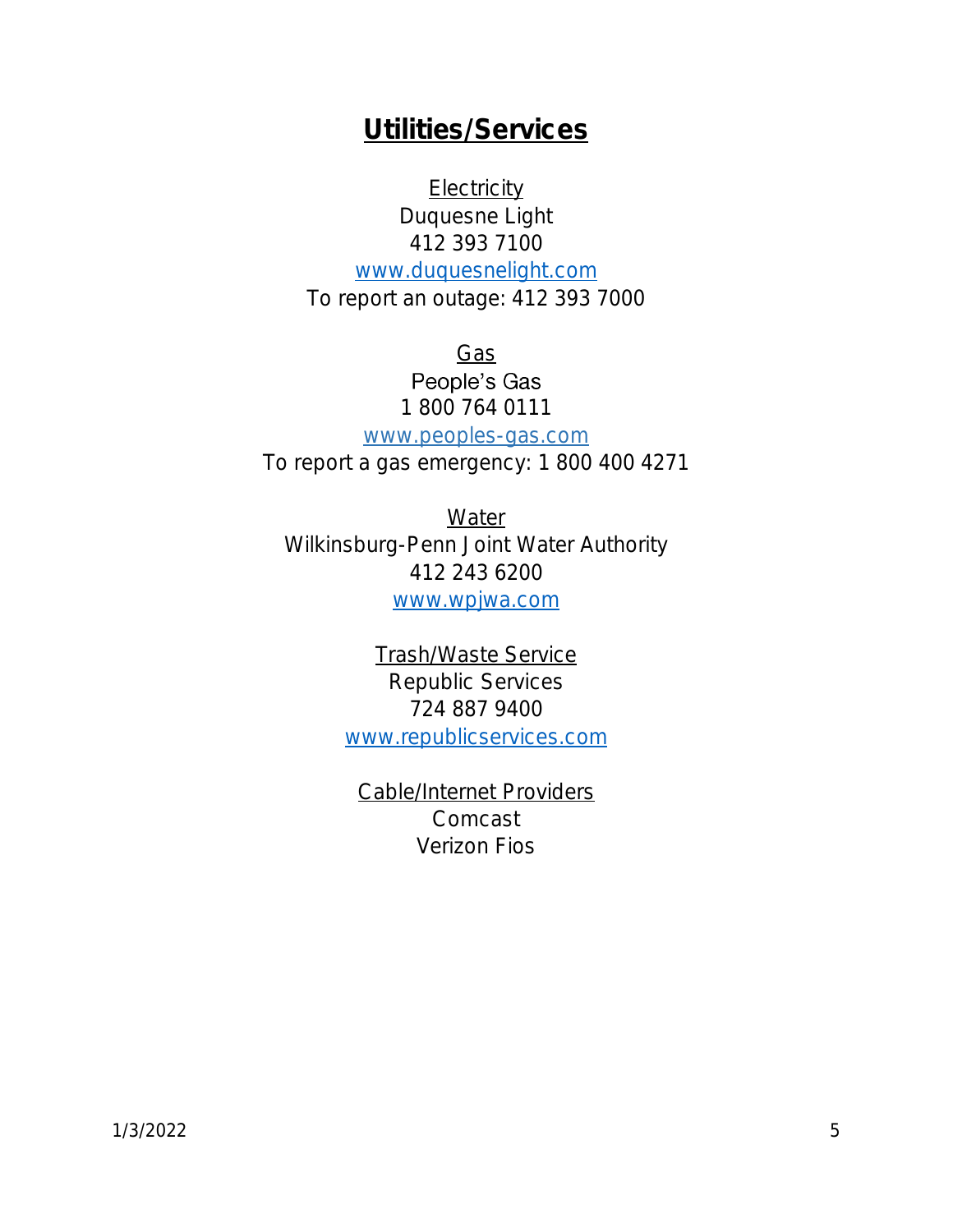**Schools** 

Woodland Hills School District 531 Jones Avenue North Braddock, PA 15104 412 731 1300

[www.whsd.net](http://www.whsd.net/)

Wilkins Elementary STEAM Academy (K-5) 362 Churchill Road Wilkins Township, PA 15235 412-824-3231 x2310

Edgewood Elementary STEAM Academy (K-5) 241 Maple Avenue Edgewood, PA 15218 412-731-2238 x2110

Turtle Creek Elementary STEAM Academy (K-5) 126 Monroeville Avenue Turtle Creek, PA 15145 412-824-2450 x4110

Woodland Hills Intermediate (6-8) 7600 Evans St. Swissvale, PA 15218 412-351-0698 x4217

Woodland Hills High School (Grades 9-12) 2550 Greensburg Pike Churchill, PA 15221 412-244-1100 x5112

### Parks & Playgrounds

Quarry Field 300 Main St.

**Ballfield** Basketball courts Bodyweight exercises **Track** Covered Pavilion

**Playgrounds** 

Ridge/Grandview Ave. Swings, merry-go-round

Trax Alley Planned opening 2022

**Parklets** 

Corner of Grandview Ave. and Sunnyside Ave. Bench and view of Quarry field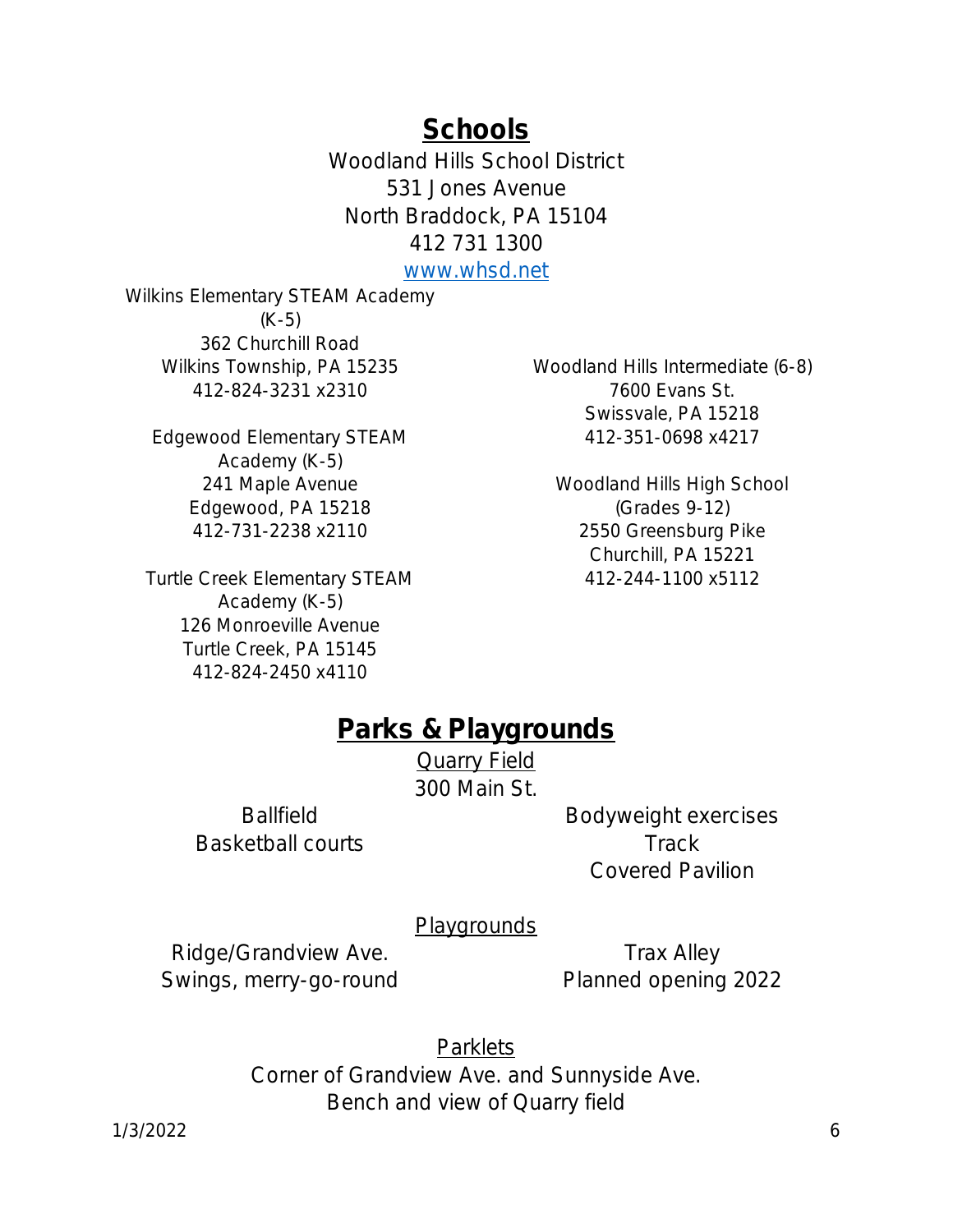# Communications

East Pittsburgh provides communication and outreach through various means to reach our residents and constituents. We regularly update through the following methods:

- Website: [www.eastpittsburghboro.com](http://www.eastpittsburghboro.com/)
- Facebook: @eastpittsburghboro
- NextDoor app, available on web browsers, iPhone or Android devices.
- The Shamrock, our quarterly newsletter published in February, April, August, and November.

# Ordinances/Borough Code

### A searchable version of the Borough Code can be found on our website under Administration->Ordinances

### Refuse & Recycling

Household refuse is collected on Fridays by Republic Services as the contracted hauler for the Borough. In the event of a holiday, pickup will be delayed until Saturday.

We ask that residents follow the rules below:

- Rubbish is to be in a sealed bag and in a trash can with a lid, East Pittsburgh Borough (EPB) Code §315-2 and §315-19
- Rubbish not be placed out before 6:00 pm the evening before pickup, EPB Code §315-1 and must be removed by 6:00 pm after pickup.
- Big's will pick up one large "bulk" item such as a piece of furniture per home per week. Please contact Big's directly if you would like to arrange for a larger pickup
- Items with freon, construction materials, or other hazardous materials will not be accepted.
- Trash be placed in the alley behind/beside your home except for the following locations:
	- o Sycamore Street
	- o Ridge Avenue;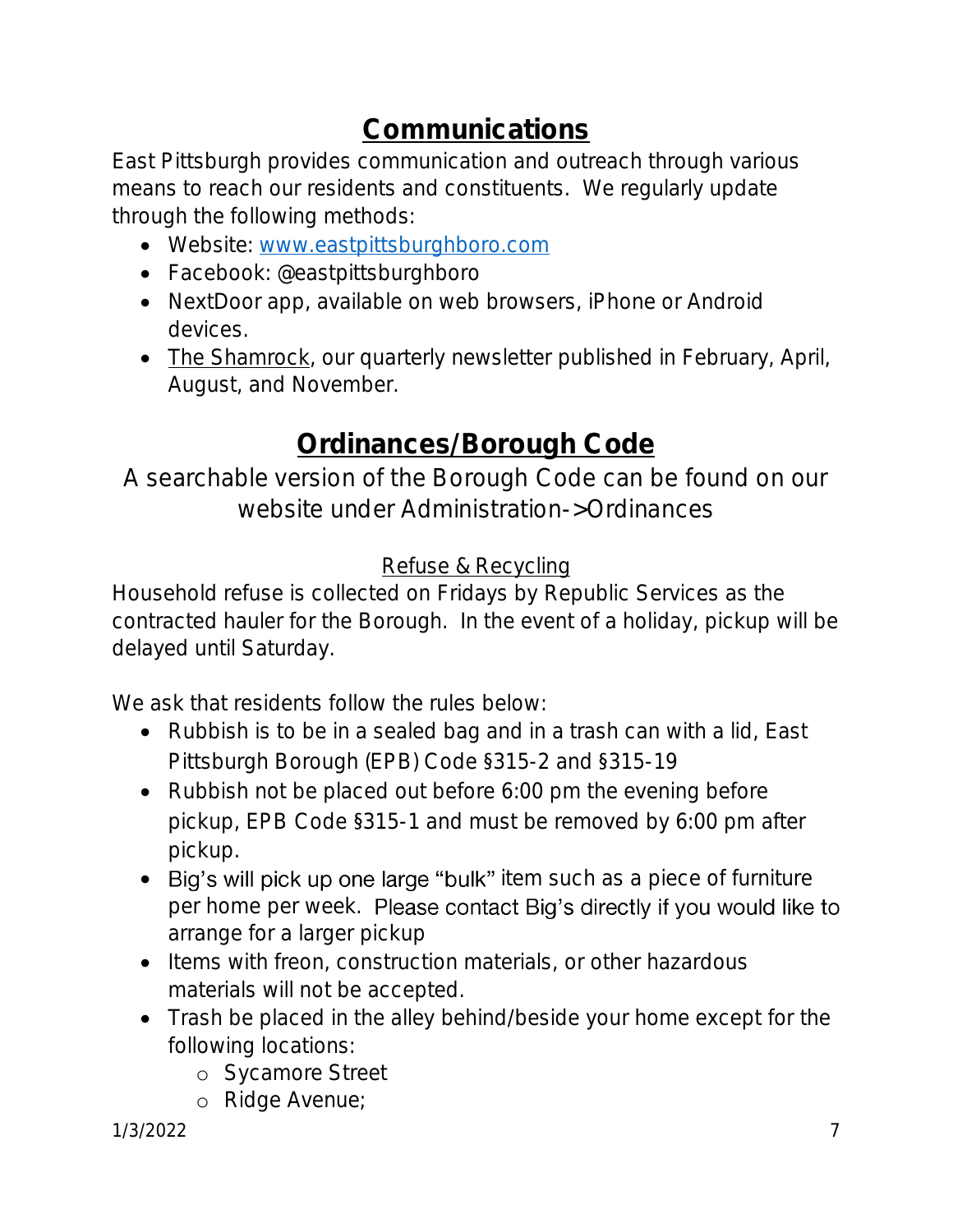- odd side of the street 401-575
- even side of the street 400-412
- o Grandview Avenue
- o Bluff Street
- $\circ$  Cliff Street even side of the street 300-310
- o Maple Street even side of the street 2-24
- o Prospect Avenue
- o Main Street even side of the street 610-614



Recycling is voluntary in East Pittsburgh. We have recycling dumpsters available in the parking lot of 506 Bessemer Ave. for all paper, and recyclable plastics and metals. Please do not leave glass or non-recyclable items such as batteries, lightbulbs or electronics. If non-recyclable refuse is

found the entire dumpster must be designated as trash.

#### **Streets/Parking**

On street parking is limited within the Borough. We do not allow for the reserving of parking spaces with "parking chairs" or other such items. Our DPW staff will remove these items per Ordinance 926 of 2020.

Please respect the colored lines on curbs.

- Yellow lines indicate a no parking zone
- Blue lines indicate the area is reserved for individuals with the appropriate Persons with Disability Parking Placard or License Plate.

The borough audits all disability parking, so please update the Borough Office whenever you update or no longer need accessible parking.

Violations of either of these parking restrictions, or any vehicles found to be undrivable or with expired inspection/registration may be towed at the owner's expense. (EPB Code, Chapter 264, Article IV)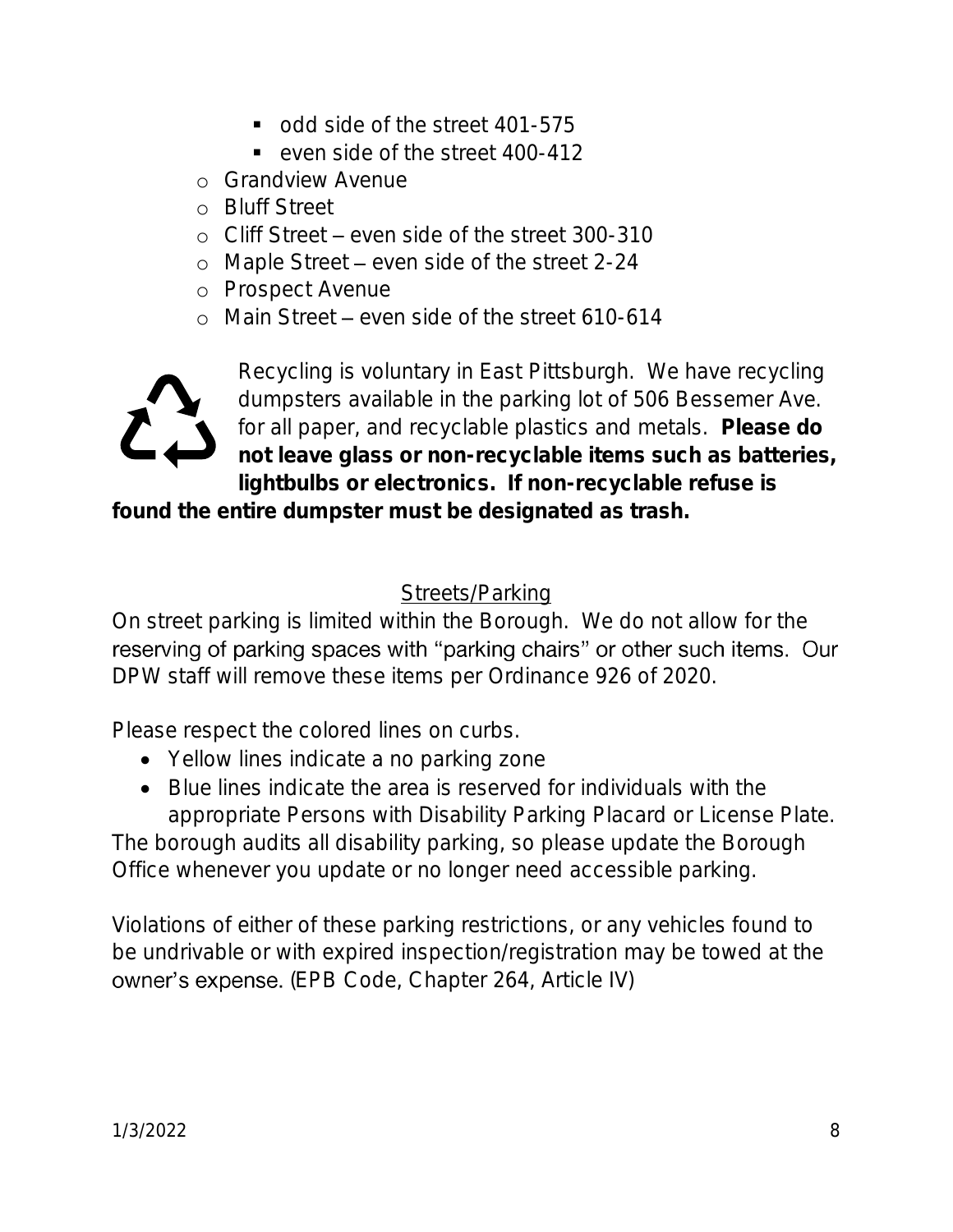#### **Nuisances**

### Vegetation

The Borough requires that properties maintain their grass and shrubbery in such a way that grass remains at a reasonable length both in yards and on curbs if present. Other vegetation such as plants, shrubs and trees should not interfere with travel on rights-of-way such as sidewalks and alleys. (EPB Code, Chapter 264, Article III)

#### Noise

Noise which is determined to be objectionable because of volume, frequency, or beat shall be muffled or otherwise controlled. (EPB Code, §325-27,C). This includes but is not limited to music, bass vibrations or other sounds emanating from homes or vehicles, outdoor activities, yelling, horns or other sounds that may disturb an average person.

It shall be unlawful to own, possess, harbor, control or keep any animal or bird which makes such noise continuously and/or incessantly for a period of five minutes or makes such noise intermittently for 15 minutes or more to the disturbance of any person... (EPB Code, §175-6)

# Shopping and Other Amenities

| East Pittsburgh<br><b>Hollywood Show Bar</b> | Newsland                                                                     | <b>Connect Center</b>                                  |   |
|----------------------------------------------|------------------------------------------------------------------------------|--------------------------------------------------------|---|
| Master Chontas Tang Soo<br>Do                | Eastend Childcare &<br>Learning Center                                       | Mazzie Chiropractic                                    |   |
| <b>US Postal Service</b>                     | Lanigan Funeral Home                                                         | Sunoco                                                 |   |
| Magisterial District Court<br>$05 - 02 - 47$ | Penn Plaza & area - Rt. 130, Turtle Creek (approx. 1.3 miles)<br>Fox's Pizza | Children's Hospital/UPMC<br><b>Primary Care Center</b> |   |
| Keystone Pharmacy                            | Pearly's Nail & Spa                                                          | Pizza Palerno                                          |   |
| Metro PCS                                    | <b>Dollar General</b>                                                        | Antrilli Florist                                       |   |
| <b>CVS</b><br><b>Shelley Pie</b>             | Citizen's Bank<br>Fellini's Pizzaria                                         | <b>Human Services Center</b><br>Casey's Pizza          |   |
| 1/3/2022                                     |                                                                              |                                                        | 9 |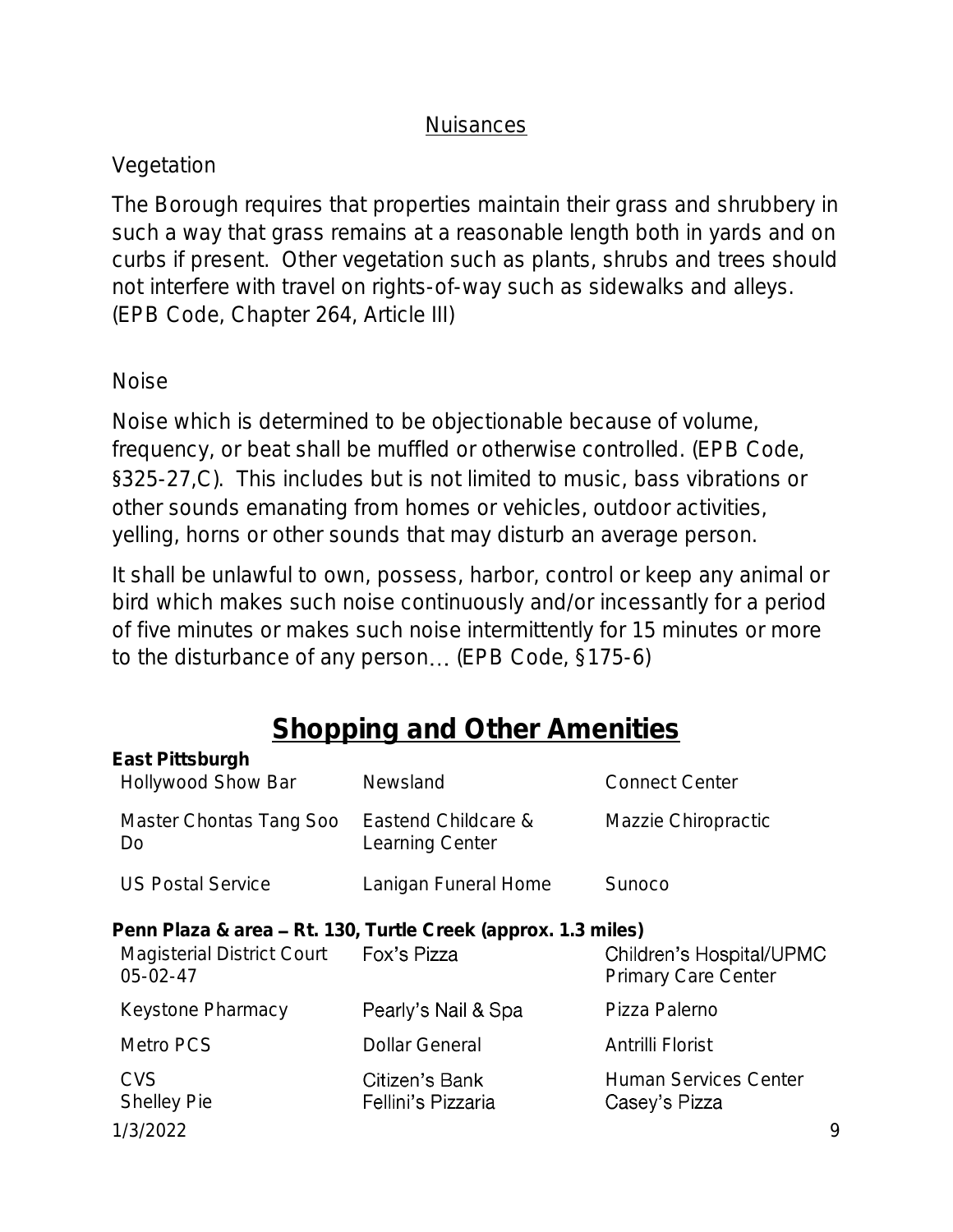| Wal Mart Super Center                                                                                                               | <b>Family Dollar</b>                         | Greater Valley Shopping Center & area– Rt. 30, North Versailles (approx. 1.5 miles)<br>Eat n Park |  |
|-------------------------------------------------------------------------------------------------------------------------------------|----------------------------------------------|---------------------------------------------------------------------------------------------------|--|
| Burger King                                                                                                                         | <b>Advance Auto Parts</b>                    | Save a Lot grocery                                                                                |  |
| PA Fine Wine & Good<br><b>Spirits</b>                                                                                               | Aaron's                                      | Pittsburgh Fudge Co                                                                               |  |
| Kacey's Carpet & Tile                                                                                                               | Allegheny County CYF                         | Golden Nails                                                                                      |  |
| King's Collections                                                                                                                  | <b>Planet Fitness</b>                        | National Gold Exchange                                                                            |  |
| Huntington Bank                                                                                                                     | Wendy's                                      | White Vacuum                                                                                      |  |
| <b>US Postal Service</b>                                                                                                            | McDonald's                                   | Goodwill Thrift Store                                                                             |  |
| Forest Hills and Ardmore Shopping Plazas - Rt. 30, Forest Hills (approx. 1.6 miles)<br>Domino's Pizza<br>Forever Gold<br>State Farm |                                              |                                                                                                   |  |
|                                                                                                                                     |                                              |                                                                                                   |  |
| Jodi B's restaurant                                                                                                                 | <b>ACE Cash Express</b>                      | <b>PNC Bank</b>                                                                                   |  |
| <b>City Nails</b>                                                                                                                   | The Health Insurance<br><b>Store</b>         | Auto Zone                                                                                         |  |
| Lifeline Physical Therapy                                                                                                           | Magisterial District Court<br>$05 - 02 - 08$ | <b>Forest Hills Chiropractic</b>                                                                  |  |
| <b>Rite Aid</b>                                                                                                                     | Hunan Palace                                 | <b>Sherwin Williams Paint</b>                                                                     |  |
| Aldi                                                                                                                                | <b>Quest Diagnostics</b>                     | Le Nails                                                                                          |  |